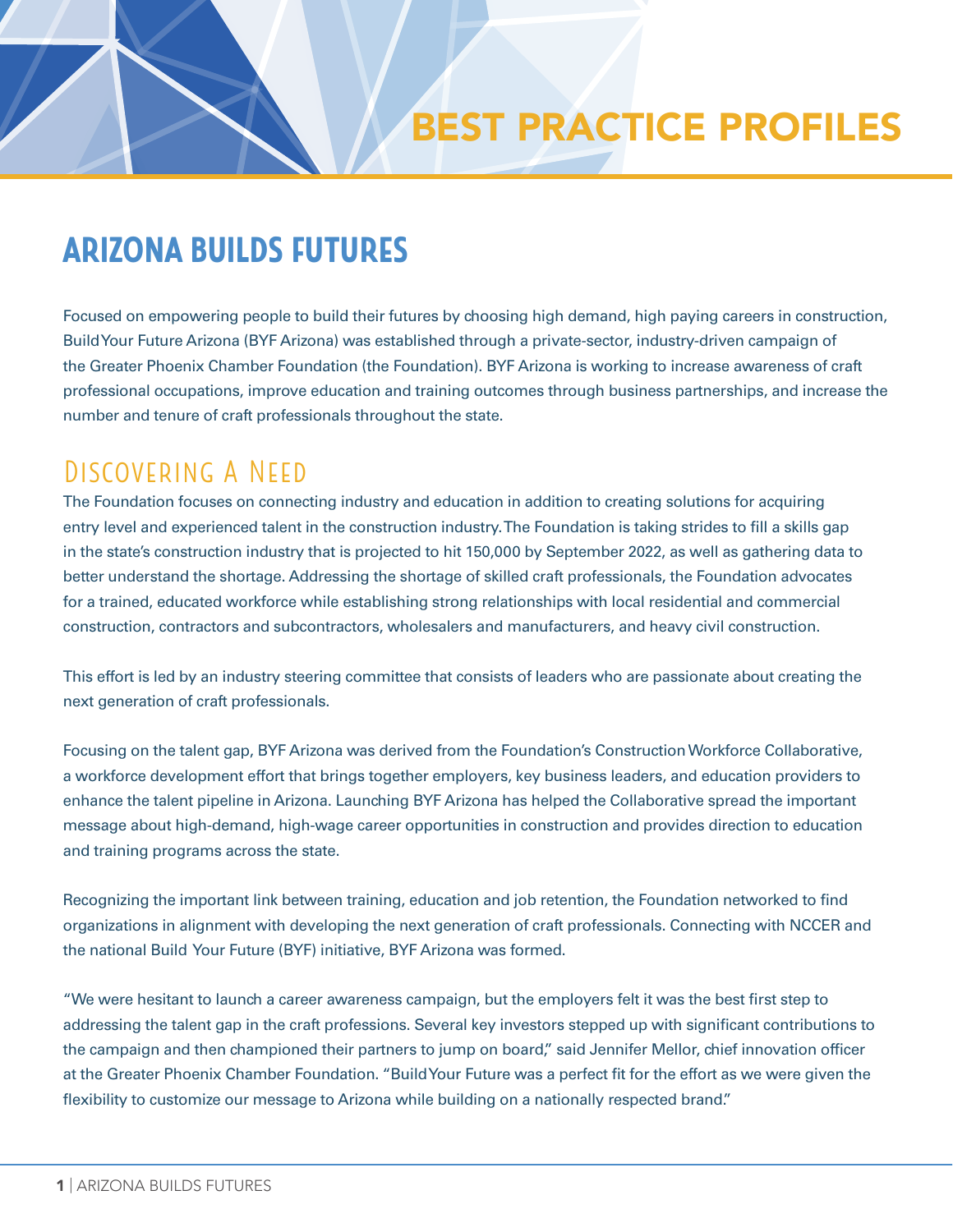## BEST PRACTICE PROFILES

#### Creating Partnerships in Arizona

A key component to the success of BYF Arizona was establishing a solid foundation for the initiative, while meeting financial commitments and expectations set in place. The Foundation established a timeline, budget and key performance indicators that would determine the overall success of the campaign. The initial financial goals were achieved in March 2019, solidifying the campaign's launch.

"Being in the construction industry for over 30 years, I know the impact recruiting solid talent and proficient sub-contractors has on the success of a general contractor. That's why I was so excited to be a part of the BYF Arizona initiative," said Mike Bontrager, vice president and general manager at Alston Construction. "The response and financial commitments we have received from our local construction firms has been amazing. I am confident that BYF Arizona is going to help change the way the industry identifies, trains and hires the next generation of crafts professionals throughout our state."

Having secured funding and industry partners, the BYF Arizona campaign identified how to create a positive impact on construction career and technical education/training programs. After spearheading the recruitment initiative, the Foundation focused on developing and integrating its message, promoting training and educational opportunities, and mapping career paths for candidates interested in pursuing a career in construction.

A primary objective was to establish trust between educational institutions and this new career awareness and recruitment initiative. The Foundation recognized the key to long-term success was getting students into classrooms, aligning the training programs to employer needs, and providing institutions the opportunity to interface with the construction industry to meet the increasing talent needs. Using this method, the Foundation has developed a partnership with the Maricopa County Community College District, and a variety of associations such as the Masonry Council and the ABA apprenticeship program.

BYF Arizona is also in partnership with local industry associations, including the American Subcontractors Association of Arizona, Arizona Builders Alliance, Arizona Hispanic Chamber of Commerce, Arizona Masonry Council, Arizona Roofing Council, Arizona Roofing Contractors Association, Arizona Utility Contractors Association, Associated Minority Contractors of Arizona, Gilbert Chamber Foundation, and the Valley of the Sun Chapter of Construction Financial Management Association (CFMA).

"When launching any initiative focused on a particular industry it is critical to bring the trade associations that service that industry to the table," said Paul Sanders, workforce development manager for BYF Arizona. "Associations know firsthand what their member companies are experiencing. That is the purpose of trade associations, to alleviate industry pain points and provide solutions for their members."